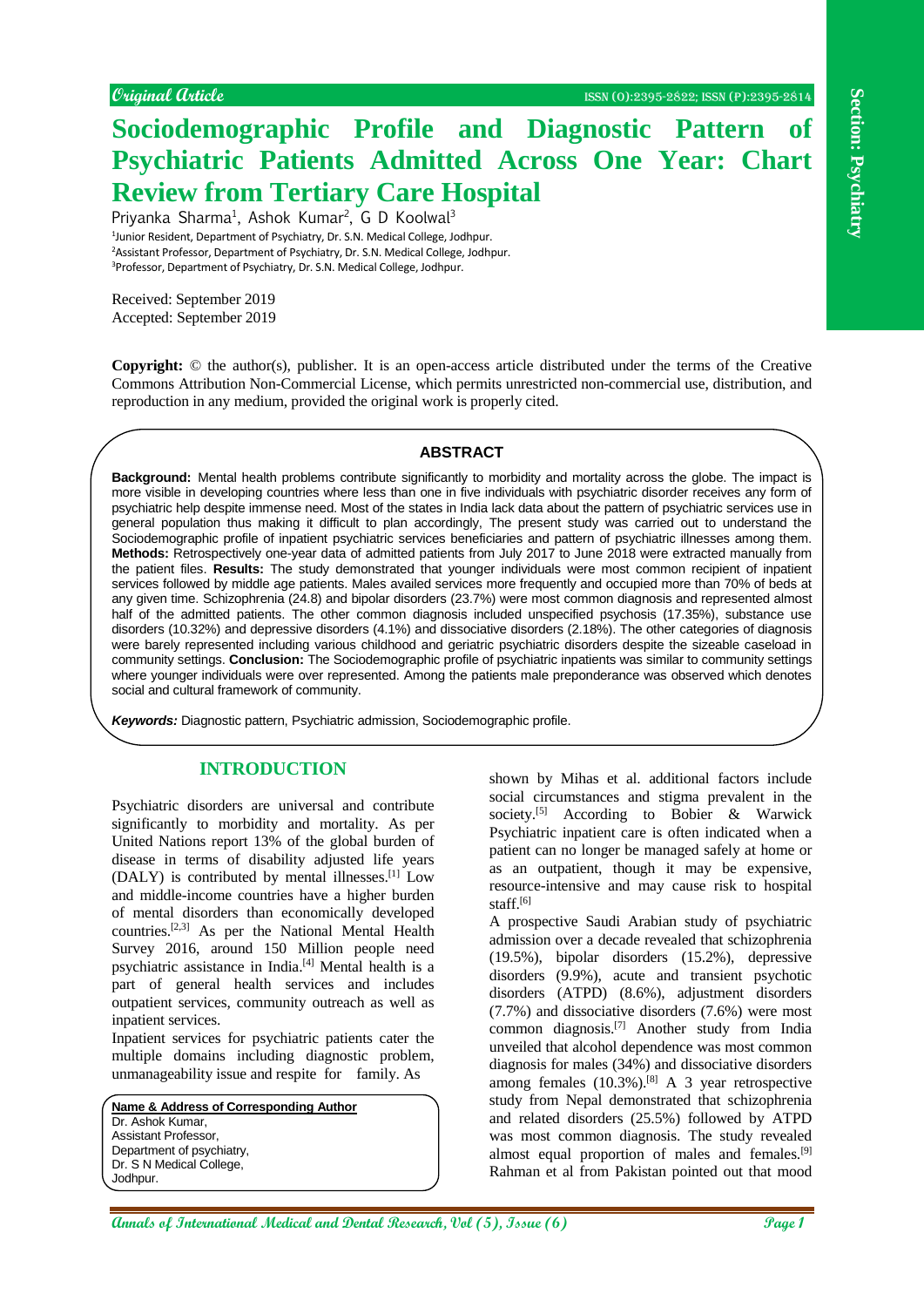disorders (42%) were most frequent diagnosis followed by schizophrenia and related disorders.<sup>[10]</sup> An outpatient study from Bangladesh reported schizophrenia (24%) and depression as most prevalent diagnosis in individuals seeking psychiatric help.<sup>[11]</sup> Another study from Arabian Kingdom discovered that schizophrenia (55.8%) distantly followed by mood disorders (35%) needed psychiatric admission services in tertiary care  $hospital.<sup>[12]</sup>$ 

### **Need for the current study**

Despite the availability of literature from different developing countries, India bearing population of 1.3 Billion and 150 Million psychiatric patients was barely represented.<sup>[4,13]</sup> Above all Northern and western states of India reported no study till date about the pattern of psychiatric admissions. In addition socio-demographic profile of inpatient psychiatric admissions was not known thus making it difficult for the policy makers to improve psychiatric services. Hence, this study was aimed to analyze the disease spectrum and patterns of psychiatric diseases along with socio-demographic profile among the patients admitted in tertiary care hospital from western state of Rajasthan.

## **MATERIALS AND METHODS**

The study was conducted in a tertiary care hospital in western Rajasthan, which caters a population of around  $12-15$  millions.<sup>[13]</sup> The department is independent with both outpatients and inpatients facilities providing psychiatric services over the last eight decades to five large districts of western Rajasthan.

We aimed to estimate proportion of various psychiatric disorders in inpatient psychiatric setting along with their socio demographic profile such as age, gender, education and marital status.

This was a retrospective observational type of study. Data were retrieved from casebooks of individuals admitted from July 2017 to June 2018. All relevant data were extracted manually including age, sex, ICD based diagnosis, marital status and education were investigated and noted. A total of 1977 patients availed inpatient psychiatric services in one year. The monthly patient profile was compiled, and data were presented in tables with the use of Statistical package for social sciences (SPSS) version 20.

Admissions were made through OPD, special clinics, accident and emergency department and referrals from other departments. All admitted patients received individual registration number and diagnosis according to ICD-10 system of classification by senior psychiatrists.

### **RESULTS**

Among the 1977 patients, most were in the age group of 21–30 years (636 [32.17%]) and 31–40

years (514 [26.00%]) followed by 41-50 year age group which constituted 335 cases (16.94%). Very limited representation was observed from two extremes of age whereas elderly were 3.59 % (n=71) while no patient was admitted from pediatric age group. More than two thirds of the admitted patients were male (70.6 %) while females were just 29.84% thus making a male female ratio of 2.3:1.

| Table 1: Age wise distribution of inpatients |                 |                   |  |
|----------------------------------------------|-----------------|-------------------|--|
| Age<br>(in years)                            | No. Of patients | <b>Percentage</b> |  |
| <10                                          | 0               | 0.00              |  |
| $11-20$                                      | 214             | 10.82             |  |
| $21 - 30$                                    | 636             | 32.17             |  |
| $31 - 40$                                    | 514             | 26.00             |  |
| $41 - 50$                                    | 335             | 16.94             |  |
| $51-60$                                      | 207             | 10.47             |  |
| >60                                          | 71              | 3.59              |  |
| Total                                        | 1977            | 100               |  |



**Figure 1: Age wise distribution of inpatients**



**Above CES** space more topogram dispersion your CEL (NORM) followed by 21-31) your group<br>continues and  $\frac{1}{2}$  continues and the model and Dental Research (No. 8) and  $\frac{1}{2}$  continues are also continues and  $\frac{1}{2}$  Schizophrenia [490 (24.79%)] was the most common psychiatric diagnosis followed by bipolar mania [(464) 23.7%]. Unspecified psychosis [343 (17.35%)], mental and behavioral disorders due to psychoactive substance abuse [204 (10.32%)], ATPD [195 (9.86%)], depressive disorders [122(6.17%)], dissociative disorders [43 (2.18%)], schizoaffective 29 (1.47%) and bipolar depression was found in 18 (0.91%) cases admitted in one year period. Some other disorders such as peripartum psychosis 15 (0.76%) obsessive-compulsive disorder(OCD) [14 (0.71%)], dementia [8 (0.40%)], intellectual disability [7 (0.35%)], bipolar hypomania [7 (3.5%)], extrapyramidal syndrome (EPS) [5 (0.25%)], somatoform disorder [4 (0.2%],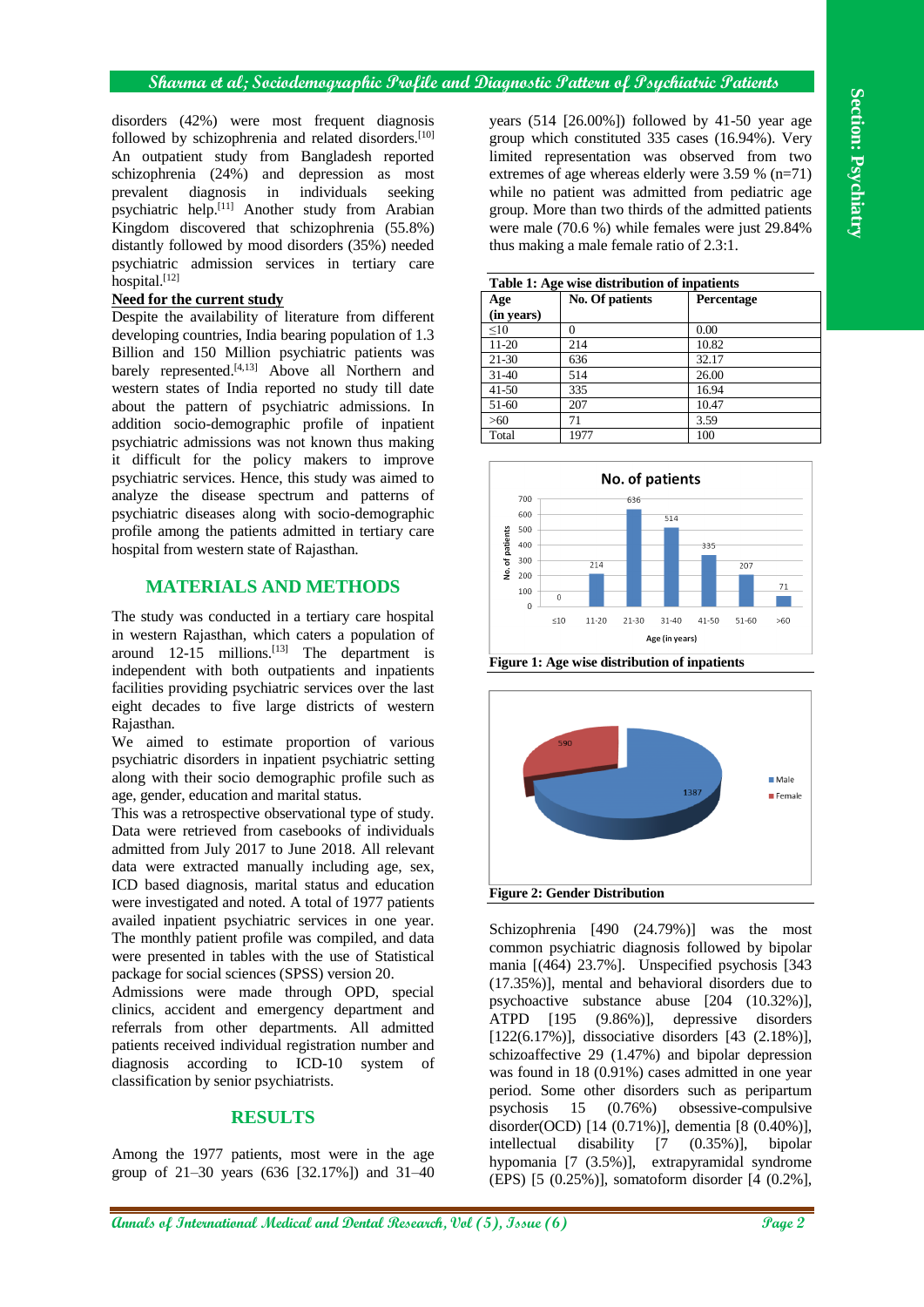epilepsy [2(0.1%)], conduct disorder [1 (0.05%)], and generalized anxiety disorder(GAD) 9  $[1(0.05\%)]$  and 5 (.25%) received no diagnosis [Table 3].

**Table 2: Pattern of different psychiatric diagnoses of admitted patients**

| aunnuu pautnis                         |                |                   |  |  |
|----------------------------------------|----------------|-------------------|--|--|
| <b>Disease</b>                         | <b>Total</b>   | <b>Percentage</b> |  |  |
| Schizophrenia                          | 490            | 24.79             |  |  |
| <b>BPAD-M</b>                          | 464            | 23.47             |  |  |
| <b>BPAD-M</b>                          | 18             | 0.19              |  |  |
| Unspecified psychosis                  | 343            | 17.35             |  |  |
| Schizoaffective                        | 29             | 1.47              |  |  |
| Depressive disorders                   | 122            | 6.17              |  |  |
| <b>ATPD</b>                            | 195            | 9.86              |  |  |
| <b>OCD</b>                             | 14             | 0.71              |  |  |
| Dissociative disorder                  | 43             | 2.18              |  |  |
| Somatoform disorder                    | 4              | 0.20              |  |  |
| <b>GAD</b>                             | 1              | 0.05              |  |  |
| Bipolar hypomania                      | 7              | 0.35              |  |  |
| <b>EPS</b>                             | 5              | 0.25              |  |  |
| Mental retardation                     | $\overline{7}$ | 0.35              |  |  |
| Peripartum physhcosis                  | 15             | 0.76              |  |  |
| Dementia                               | 8              | 0.40              |  |  |
| Conduct disorder                       | 1              | 0.05              |  |  |
| Mental and behavioural disorder due to | 204            | 10.32             |  |  |
| psychoactive substance abuse           |                |                   |  |  |
| Epilepsy                               | $\overline{c}$ | 0.10              |  |  |
| Other                                  | 5              | 0.25              |  |  |
| Total                                  | 1977           | 100.00            |  |  |



**gender**

# **DISCUSSION**

The present study was conducted among the patients who admitted in the psychiatry department of a tertiary care hospital. The study investigated demographic profiles and ICD-10 based diagnostic categories.[14] All admissions in the department of psychiatry from July 2017 to June 2018 were reviewed. 1977 patients were admitted for various reasons including diagnostic dilemma, risk to self and others, socials and family issues among others.

Majority of admitted patients were from younger age groups. Almost one third [636 (32.17%)] were in age range of 21-30 years while the 31-40 year age group comprised more than one in four (26%). The study results were concordant with Rahman et al,<sup>[10]</sup> which reported more than 50 % patients in the age range of 15-44 years. Among females maximum admission were in 21-30 years age groups [184 (31.19%)] followed by 31-40 year group  $[151 (25.59%)]$  and

similar pattern was observed among male inpatients [21-30 years= 32.59% and 31-40 years- 26.17%]. These finding were similar to British Study by Thompson et al.<sup>[15]</sup> and Haobam et al.<sup>[8]</sup> in India.

The over representation of younger individuals among psychiatry inpatients may arise from the fact that the drainage area of hospital have higher proportion of younger individuals owing to higher birth rate and low death rate which is typical for country like India. In addition both schizophrenia and bipolar mania have onset during late adolescence and young adulthood thus attributing to the younger overall age of psychiatry inpatients. High proportion of younger individuals may also due to the fact that younger individuals are more prone to stress and have limited coping skills at their disposal as reported by Hocaoglu C et al. (2006) from Turkey.<sup>[16]</sup>

More than 70% of the admitted patients were male. The study showed the male -female ratio was 2.35:1. The finding were supported by most national and international studies including Haobam et al. from India,<sup>[8]</sup> Rahman et al.<sup>[10]</sup> Minhas et al.<sup>[5]</sup> and Malik et al from Pakistan, [17] and Thompson et al from England,<sup>[15]</sup> and Priest RG et al. from Ethopia.<sup>[18]</sup> Hirsch SR found that men use psychiatric services more often than females.<sup>[19]</sup> However study results were in contrast with various studies reporting equal proportion of male and female patients.<sup>[7,9,11]</sup> The difference in our predominance of males may be due to cultural differences as home treatments are more preferred for woman.[5,15,17,20]

Solence (NETW), contact distribution (1) OSPA), contact distribution (NETW) (NETW) (NETW) (NETW) (NETW) (NETW) (NETW) (NETW) (NETW) (NETW) (NETW) (NETW) (NETW) (NETW) (NETW) (NETW) (NETW) (NETW) (NETW) (NETW) (NETW) (NETW Schizophrenia (24.79%) was the major category for psychiatric admissions followed by bipolar mania (23.47%), unspecified psychosis (17.35%) and mental and behavioural disorders due to psychoactive substance abuse (10.32%). Similar findings were represented by earlier studies.[7,9,11,12] While mood disorder were maximum in number in study by Rahman et al.,<sup>[10]</sup> Sinan Tadesse et al. from Ethiopia.[20] Mental and behavioral disorder due to psychoactive substance abuse was more in males. The data was supported by study done by Haobam et al.<sup>[8]</sup> and Shah P et al.<sup>[21]</sup> from India but was in contrast with Fahad et al. study from Saudi Arabia.[12] Other interesting finding was that neurotic, stress related and somatoform disorders like GAD, phobic disorder, OCD, dissociative disorders and personality disorders were much less common compared to other disorders. The reason for such a difference may be due to the fact that such diseases are treated more frequently in outpatient settings and since the study focus on inpatients the number of patients with these diagnoses are less reported. Similar findings were depicted by another Indian study.[8]

The number of single and unmarried patients in the study were 8.85% while the married patients comprised of 91.15%. This finding is in contrast to study by Rahman et al. $[10]$  This higher proportion of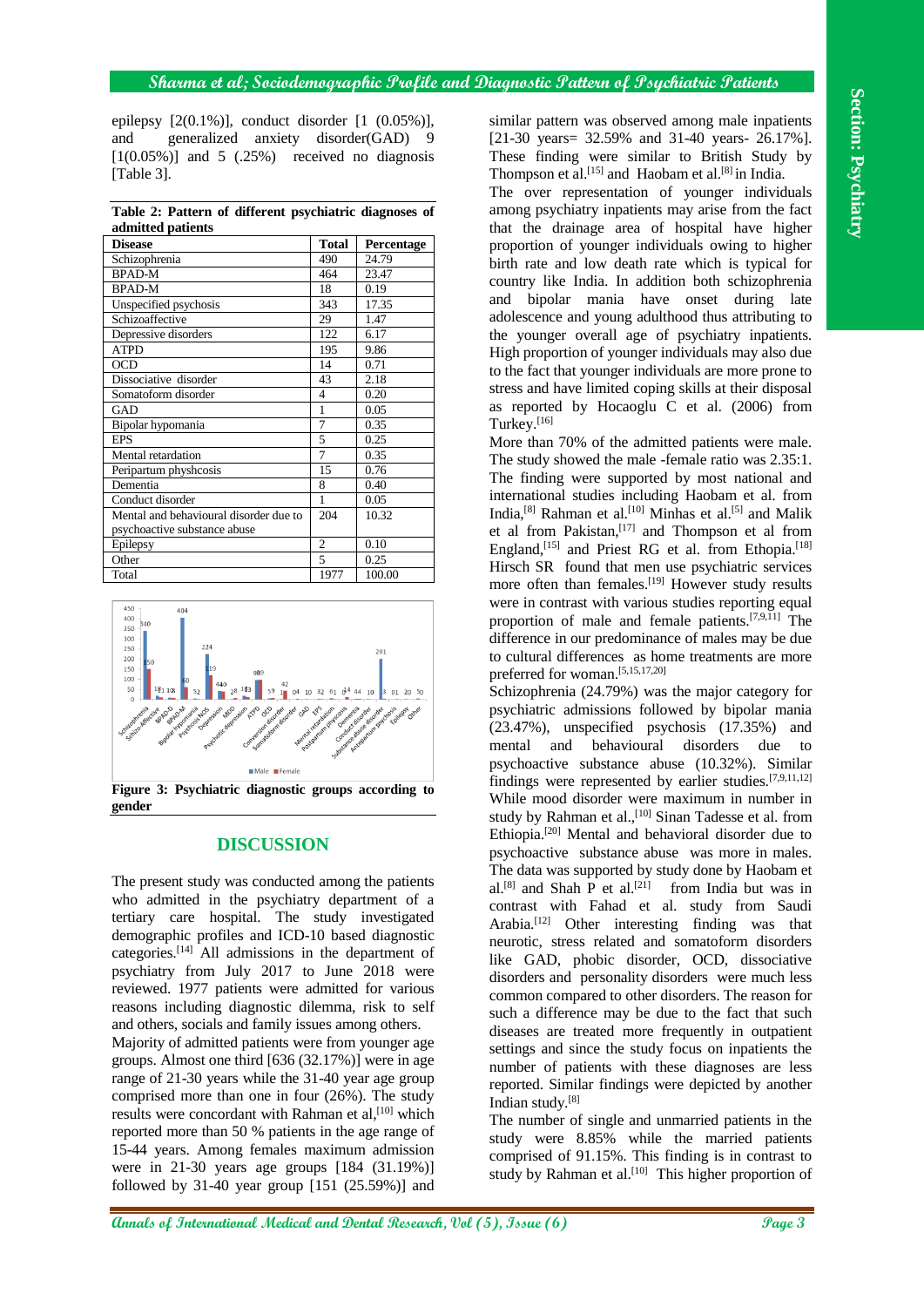### **Sharma et al; Sociodemographic Profile and Diagnostic Pattern of Psychiatric Patients**

**Annals of International Medical and Dental Research, Vol (5), Issue (6) Page 4 Section: Psychiatry** married patients could be due to the trend of child marriages in Western Rajasthan and also due to the attached social and cultural differences that marriages are believed to be one of the treatment for Psychiatric illnesses and married patients improve more than patients who are single.<sup>[10,20]</sup> In such areas once the individuals get married, the family act as strong social institution in preventing breakup of marriage. The results is in concordance with the study in Pakistan as only 0 .85% patients were left by their partners and 0 .20% (4 cases) patients were divorced.<sup>[10]</sup>

70.40% of patients admitted were educated between 1 to 10th grade and were more likely improved than those patients who were either illiterate or educated 10th and above .This may be due to that more the patient is educated less counseling session will be given by Psychiatric counselors; while those who were illiterate might not listen carefully to counseling sessions and counselors that showed illiterate were at higher risk and slow in recovery.[20,22,23]

### **CONCLUSION**

This study showed that there is a huge diversity of mental disorders in Western Rajasthan. To improve the mental health services we need well-designed epidemiological and clinical research. Public education and awareness programs on mental disorders may be undertaken to reduce misconceptions.

Beyond the medical model of managing the psychiatric patients, psychiatric case management needs collaborative care of family, focused counseling approach based on patient educational background with enough periods by the psychiatrists and counselors.

#### *Limitations of the Study*

This study design is a retrospective chart review of data from a tertiary care hospital in Western Rajasthan. Interpretation of diagnosis patterns must be treated with caution as the cases were admitted on different grounds not exclusively patient needs and threat to self and others. Admission rate do not directly represent clinical need or morbidity differences, it represent only consumption of existing services. This could have altered are results could not be generalizable.

### **REFERENCES**

- 1. Joint Publication of WHO, World Bank and Harvard School of Public Health Murray C, Lopez A, eds:The Global Burden of Diseases, Cambridge, USA.Harvard University Press 1996.
- 2. Bass JK, Bornemann TH, Burkey M, Chehil S, Chen L, Copeland JR, et al. A United Nations General Assembly Special Session for mental, neurological, and substance use disorders: The time has come. PLoS Med 2012;9:e1001159.
- 3. Hock RS, Or F, Kolappa K, Burkey MD, Surkan PJ, Eaton WW. A new resolution for global mental health. Lancet 2012;379:1367-8.
- 4. Gururaj G, Varghese M, Benegal V, Rao GN, Pathak K, Singh LK et al and NMHS collaborators group. National Mental Health Survey of India, 2015-16: Summary. Bengaluru, National Institute of Mental Health and Neuro Sciences, NIMHANS Publication No. 128, 2016.
- 5. Minhas FA, Farooq S, Rahman A, Hussain N, Mubbashir MH. In patient psychiatric morbidity in a tertiary care mental health facility: a study based on a psychiatric case register. JCPSP vol.11(4):
- 6. Bobier C, Warwick M. Factors associated with readmissions to adolescent psychiatric care. Aust N Z J Psychiatry 2005;3:600-6.
- 7. AbuMadini MS, Rahim SI. Psychiatric admission in a general hospital: Patients profile and patterns of service utilization over a decade. Saudi Med J 2002;23:44-50.
- 8. Haobam M, Senjam G, Ningombam H, Loitongbam N, Mohanty R. Pattern of psychiatric admission in Regional Institute of Medical Sciences (RIMS), Imphal. J Med Soc 2013;27:169-72.
- 9. Dhungana S, Chapagai M, Tulachan P, Ojha SP. Patterns of Psychiatric Illness over 3 years: A single Centre Inpatient Study From Nepal. Journal of Psychiatrists' Association of Nepal.;3(2):15-9.
- 10. ur Rahman R, Khan AG, Shahbaz NN. 10-YEAR PATTERN OF ADMISSIONS IN PSYCHIATRIC UNIT AT A TERTIARY CARE HOSPITAL IN PAKISTAN. Mental.;  $10·$ F19
- 11. Roy Biswas RS,Uddin MG,Mostafa.M.A 1-year disease profile of psychiatric patients visiting the outpatient department of a tertiary care hospital.J Sci Soc 2017;44:83-5.
- 12. Alosaimi Fahad D., Alzain Nasser, Asiri Saeed, Fallata Ebtihaj, Abalhassan Mohammed, Qrmli Abdulaziz et al . Patterns of psychiatric diagnoses in inpatient and outpatient psychiatric settings in Saudi Arabia. Arch. Clin. Psychiatry (São Paulo) [Internet]. 2017 June [cited 2018 Sep 15] ; 44( 3 ): 77-83.
- 13. Census 2011 Office of Registrar General and Censes committee New Delhi Govt. of India 2011.
- 14. The ICD -10 Classification of mental and Behavioural Disorders: Clinical descriptions and diagnostic guidelines. Geneva: World Health Organization; 1992.
- 15. Thompson A, Shaw M, Harrison G, Verne J, Ho D, Gunnel D. Patterns of hospital admission for adult psychiatric illness in England: Analysis of hospital episode statistics data. Br J Psychiatry 2004;185:334-41.
- 16. Hocaoglu C, Kandemir G, Tiryaki A, Muratoglu H, Ismail A. Evaluation of patients hospitalized at the psychiatry clinic of a training hospital over last four year in Turkey. Pak J Med Sci 2006 Vol 1; 60-63.
- 17. Malik SB, Bokharey Z. Psychiatric admissions in a teaching hospital: A profile of 177 patients. JCPSPnVol. 9 (8): 359-61.
- 18. Priest RG, Fineberg N, Merson S, Kurian T. Length of stay of acutepsychiatric inpatients: an exponential model. Acta Psychiatr Scand. 1995;92(4):315–7.
- 19. Hirsch SR. Psychiatric beds and resources: Factors influencing bed use and service planning. Report of a working party of the section for social and community Psychiatry of the Royal College of Psychiatrists. London; 1988: Gaskell Psychiatry Series.
- 20. Tadesse S, Gizaw AT, Abraha GK, Gebretsadik LA. Patterns of psychiatric admissions and predictors of patient's outcome in Jimma University Teaching and Referral Hospital: a retrospective study. International journal of mental health systems. 2017 Dec;11(1):41.
- 21. Shah P. Trend of psychiatric disorders among out-patients and in-patients of a tertiary care center of India. Int J Res Med Sci. 2014;2(2):439-44.